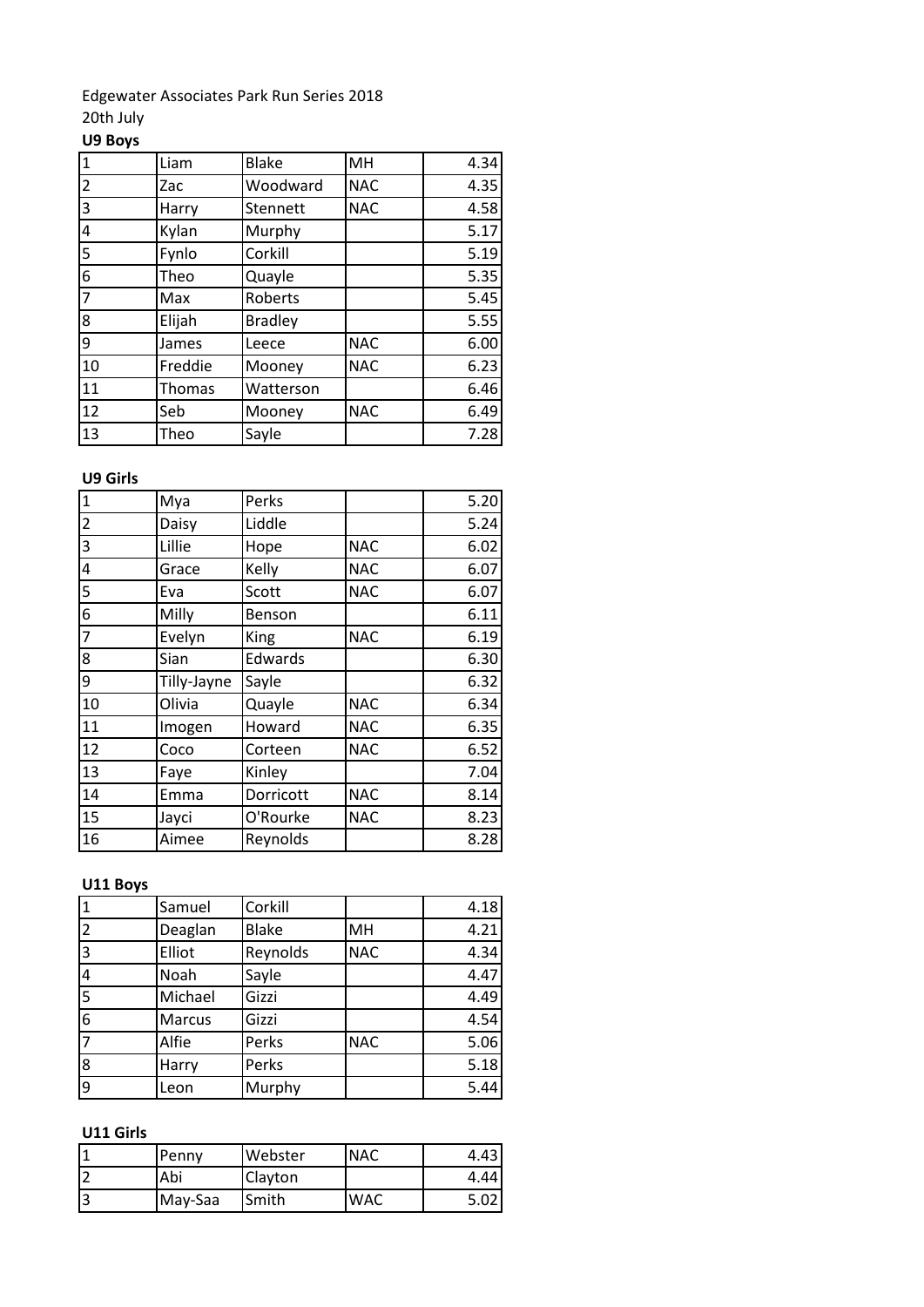| 4              | Holly        | O'Donnell      |            | 5.11  |
|----------------|--------------|----------------|------------|-------|
| $\overline{5}$ | Imogen       | Duncan         | <b>NAC</b> | 5.17  |
| $\overline{6}$ | Chloe        | Kinley         |            | 5.20  |
| $\overline{7}$ | Ciara        | Penketh        |            | 5.29  |
| 8              | Ruby         | Reynolds       | <b>NAC</b> | 5.32  |
| 9              | Feena        | Done           | <b>NAC</b> | 5.33  |
| 10             | Aoibh        | Nash           | <b>NAC</b> | 5.44  |
| 11             | Phoebe       | Margrave       | <b>NAC</b> | 5.47  |
| 12             | Daisy        | O'Donnell      |            | 5.56  |
| 1 Lap          |              |                |            |       |
| $\overline{1}$ | Luke         | Phair          | <b>NAC</b> | 9.51  |
| $\overline{2}$ | Ryan         | Teare          | <b>NAC</b> | 10.10 |
| $\overline{3}$ | Daniel       | Phair          | <b>MFR</b> | 10.28 |
| $\overline{4}$ | Nigel        | Maddocks       | <b>MFR</b> | 10.29 |
| 5              | Nathan       | Cannell        |            | 11.01 |
| $\overline{6}$ | Jamie        | Hayes          |            | 11.12 |
| $\overline{7}$ | Lucas        | Stennett       |            | 11.13 |
| 8              | Corbyn       | Schade         | <b>WAC</b> | 11.14 |
| 9              | Dominic      | Dunwell        | <b>NAC</b> | 11.20 |
| 10             | Martin       | Corkish        |            | 11.26 |
| 11             | Phoebe       | Coates         | <b>NAC</b> | 11.36 |
| 12             | Luke         | Crowe          | <b>NAC</b> | 11.39 |
| 13             | Mark         | Corrin         | MH         | 11.40 |
| 14             | Harry        | Corkish        |            | 11.48 |
| 15             | William      | Forgie         | <b>NAC</b> | 11.51 |
| 16             | Oliver       | Sykes          | <b>MFR</b> | 11.54 |
| 17             | Elliot       | Nash           | <b>NAC</b> | 11.57 |
| 18             | <b>Nick</b>  | Kissack        |            | 12.13 |
| 19             | Mia          | Dunwell        | <b>NAC</b> | 12.26 |
| 20             | Caleb        | Schade         | <b>WAC</b> | 12.28 |
| 21             | Paul         | Cannell        |            | 12.32 |
| $22 =$         | Matt         | Callister      | <b>NAC</b> | 12.43 |
| $22 =$         | Cory         | Callister      | <b>NAC</b> | 12.43 |
| 24             | Peter        | O'Donnell      |            | 12.52 |
| 25             | Ryan         | Kelly          |            | 12.56 |
| 26             | Corey        | <b>Bate</b>    | MH         | 12.57 |
| 27             | Lottie       | Stennett       | <b>NAC</b> | 12.59 |
| 28             | Joseph       | Devaney        |            | 13.20 |
| 29             | Ethan        | Lace           |            | 13.31 |
| 30             | Tonya        | Corrin         | MH         | 13.57 |
| 31             | Elyse        | Grant          |            | 14.35 |
| 32             | Olivia       | Done           |            | 15.01 |
| 33             | Sam          | Chan-Fitzpatri |            | 15.11 |
| 34             | Sarah        | Nash           | <b>MTC</b> | 15.25 |
| 35             | Richard      | Power          |            | 15.31 |
| 36             | Michelle     | Sherry         | <b>NAC</b> | 16.03 |
| 37             | <b>Dixie</b> | Yardley-Scott  |            | 16.07 |
| 38             | Simon        | Scott          |            | 16.07 |
| 39             | Annabel      |                |            | 16.26 |
|                |              | Forgie         |            |       |